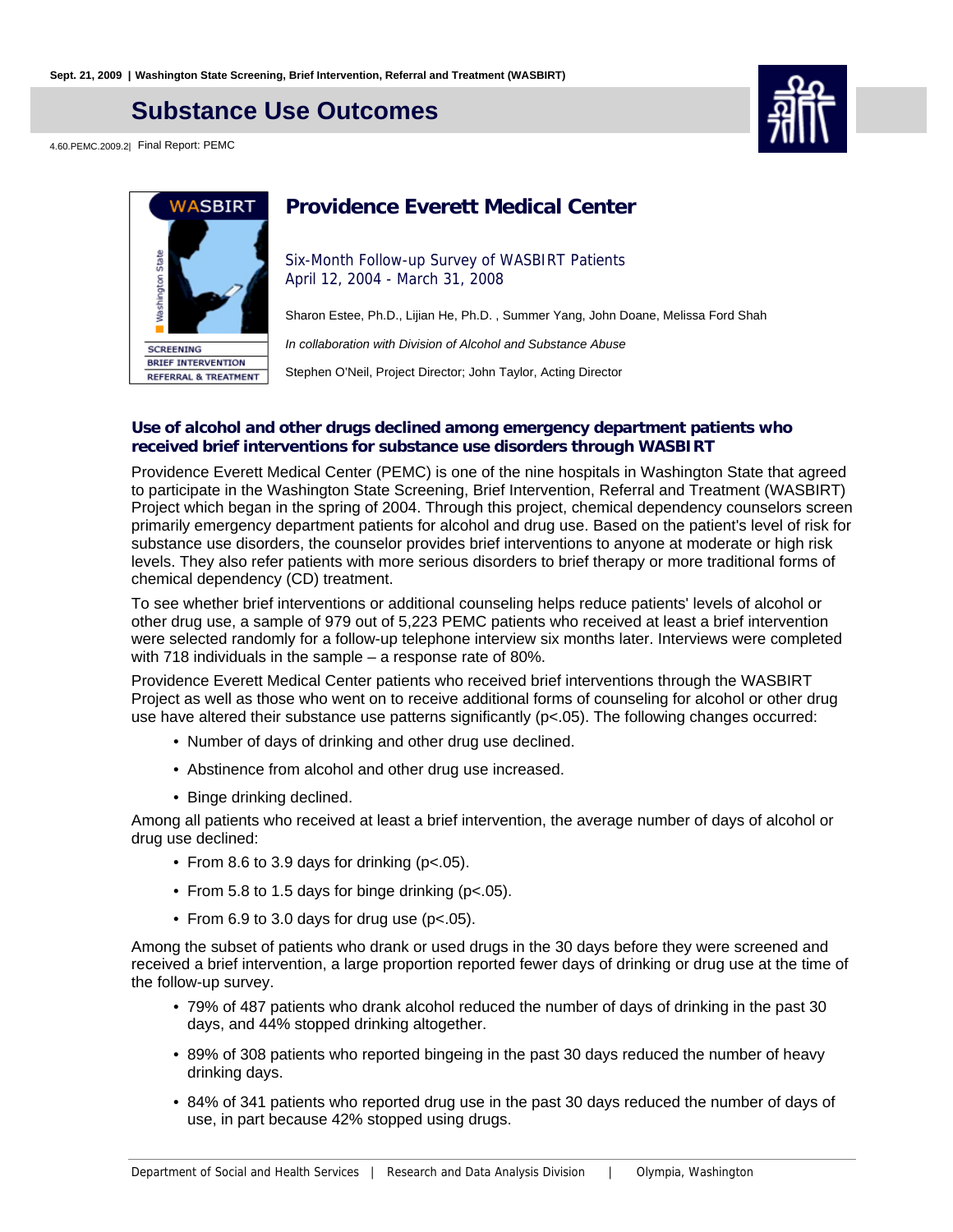## **Alcohol Use Outcomes**

**Average days of alcohol use in the past 30 days decreased as follows:**

From 8.2 to 4.1 days (49% decrease) for patients who received a brief intervention only (p<.05).

From 10.2 to 3.2 days (68% decrease) for patients who received a brief intervention plus brief therapy and/or chemical dependency treatment (BT/CD Tx) (p<.05).

From 8.6 to 3.9 days (54% decrease) overall  $(p<.05)$ .

### **Average days of binge drinking in the past 30 days decreased as follows:**

From 5.3 to 1.5 days (71% decrease) for patients who received a brief intervention only (p<.05).

From 7.9 to 1.2 days (85% decrease) for patients who received a brief intervention plus brief therapy and/or chemical dependency treatment (BT/CD Tx) (p<.05).

From 5.8 to 1.5 days (75% decrease) overall (p<.05).

### **Abstinence from alcohol increased significantly:**

From 32% to 49% (54% increase) for patients who received a brief intervention only  $(p < .05)$ .

From 28% to 66% (132% increase) for patients who received a brief intervention plus brief therapy and/or chemical dependency treatment  $(BT/CD Tx)$   $(p < .05)$ .

From 31% to 53% (71% increase) overall  $(p<.05)$ .





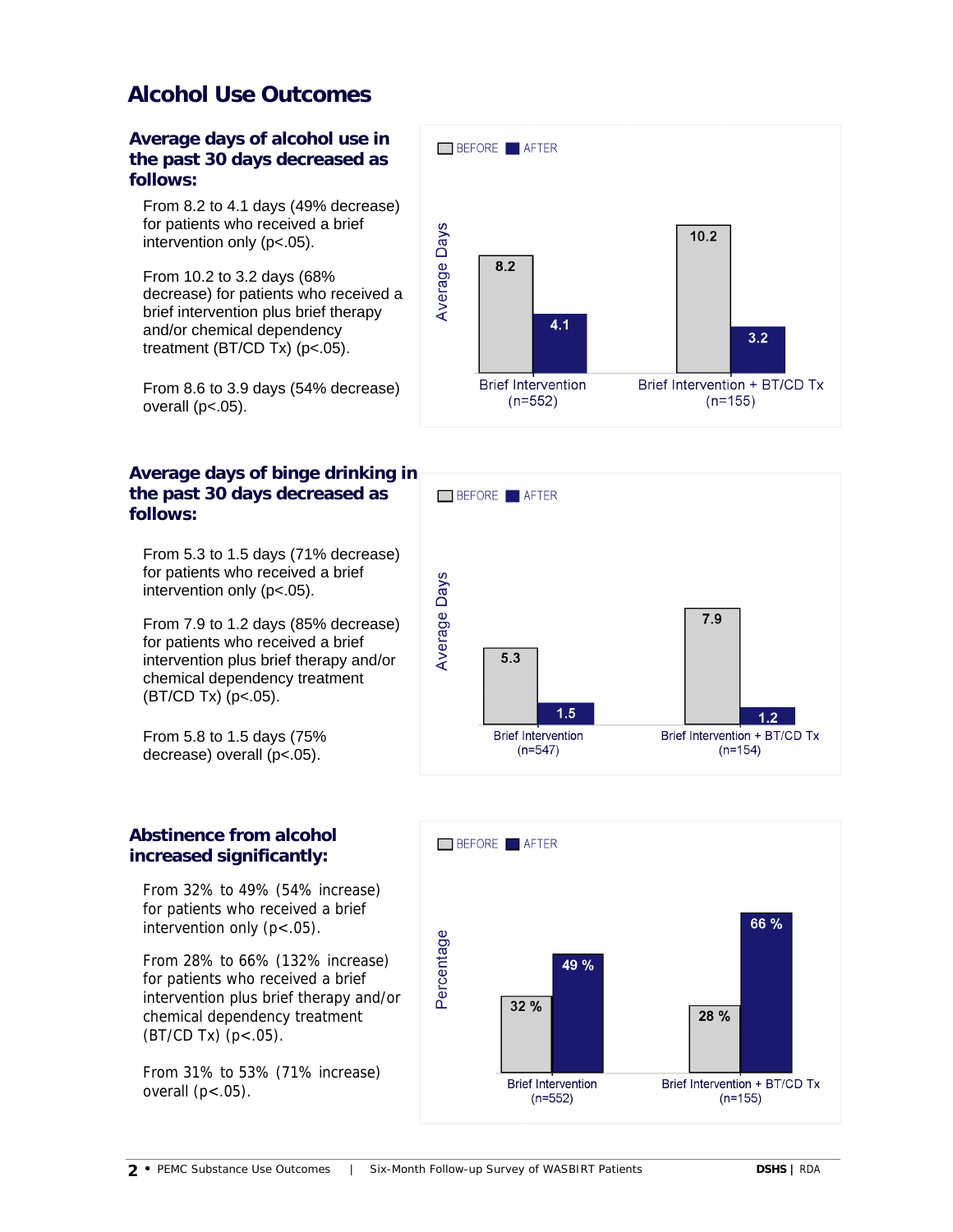# **Drug Use Outcomes**

#### **Average days of drug use in the past 30 days decreased as follows:**

From 6.4 to 3.1 days (51% decrease) for patients who received a brief intervention only (p<.05).

From 8.5 to 2.6 days (70% decrease) for patients who received a brief intervention plus brief therapy and/or chemical dependency treatment  $(BT/CD Tx)$  (p<.05).

From 6.9 to 3.0 days (56% decrease) overall (p<.05).

### **Abstinence from drug use increased significantly:**

From 53% to 74% (39% increase) for patients who received a brief intervention only (p<.05).

From 47% to 79% (68% increase) for patients who received a brief intervention plus brief therapy and/or chemical dependency treatment  $(BT/CD Tx)$   $(p < .05)$ .

From 52% to 75% (44% increase) overall  $(p<.05)$ .





# **Abstinence from Alcohol and Drugs**

### **Abstinence from alcohol and drug use increased significantly:**

From 16% to 40% (149% increase) for patients who received a brief intervention only (p<.05).

From 12% to 60% (417% increase) for patients who received a brief intervention plus brief therapy and/or chemical dependency treatment (BT/CD Tx) (p<.05).

From 15% to 44% (193% increase) overall  $(p<.05)$ .